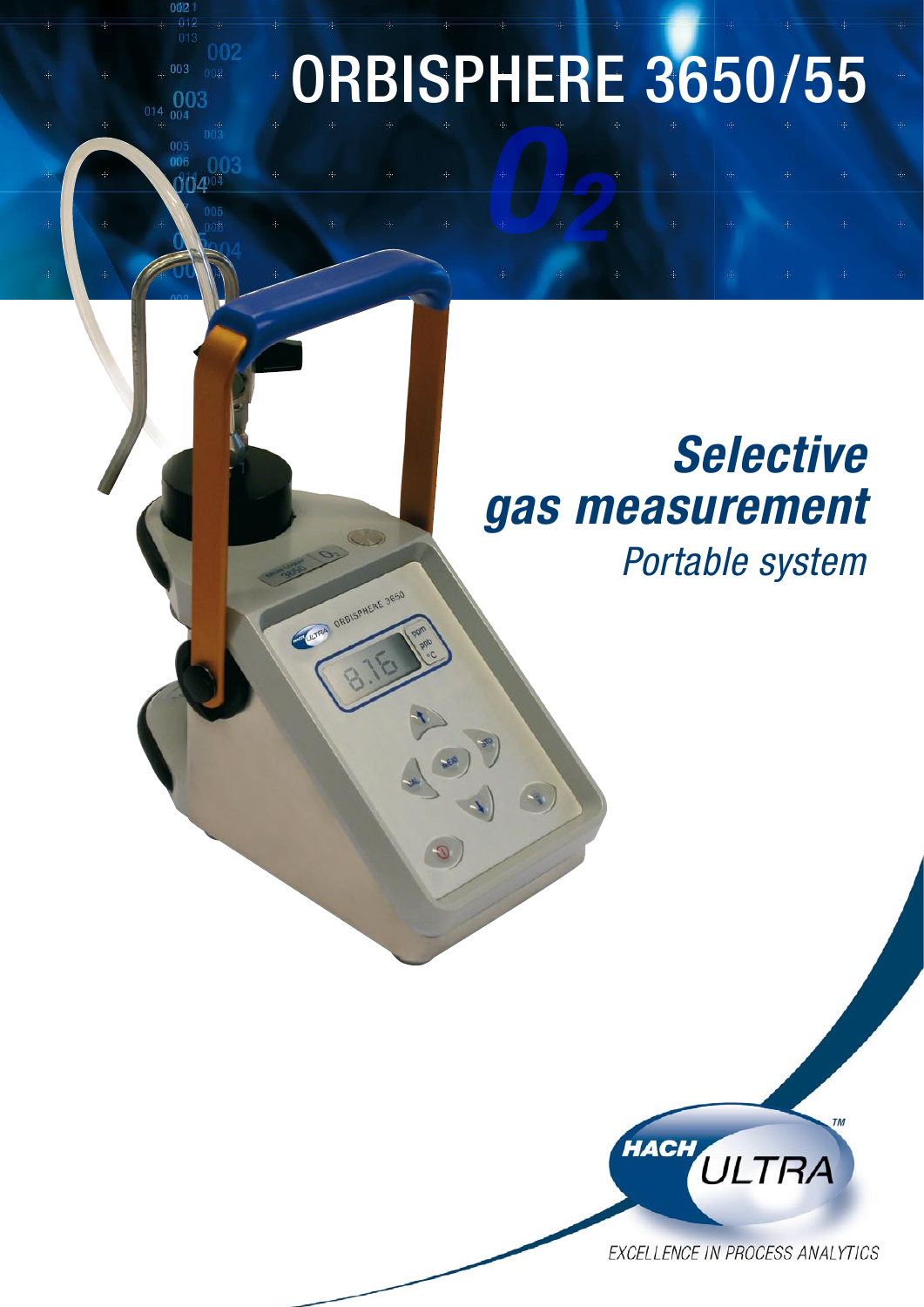## ORBISPHERE 3650/55

 $00<sup>2</sup>$ 

*The* ORBISPHERE 3650/3655 *offers a robust portable system solution* 

*O2* 

*Designed to be used with* ORBISPHERE *high quality oxygen sensors, these instruments provide accurate and quick measurements in both the dissolved and gas phases.*

*for oxygen measurement.* 

*These portable instruments are designed for the harsh environment of breweries and are also perfectly adapted for laboratory or verification purposes in the power generation, electronics, life sciences and other beverage industries.*

#### Sensor

The exclusive guard ring oxygen sensor technology reduces residual signals to negligible levels, eliminating the need for zero point calibration. The  $O<sub>2</sub>$  sensor is quickly and easily calibrated by exposing the sensor to air and pressing the "CAL" button three times. (This button can be electronically locked out to prevent inadvertent use.) This patented sensor technology also provides fast response times, essential for multiple measurements.

This is particularly important for the first measurement, where the sensor may have been exposed to the air before encountering ppb-level concentrations. The sensor is provided with a stainless steel screw-on protection cap that produces a tighter membrane seal for improved stability and dramatically extended service life.

#### Membrane selection

The analyzer offers the ability to select different membranes for the sensor, optimizing a wide range of measurement applications.

#### **Display**

The display gives a continuous concentration reading, therefore no conversion tables are needed. By pressing one of the keyboard buttons, the temperature of the sample is displayed. The display is large and easy to read.

#### Keyboard

Due to the layout of the buttons the angled key board is easy to use.

#### Gas concentration and temperature units

Different gas and temperature units can be displayed depending on the application.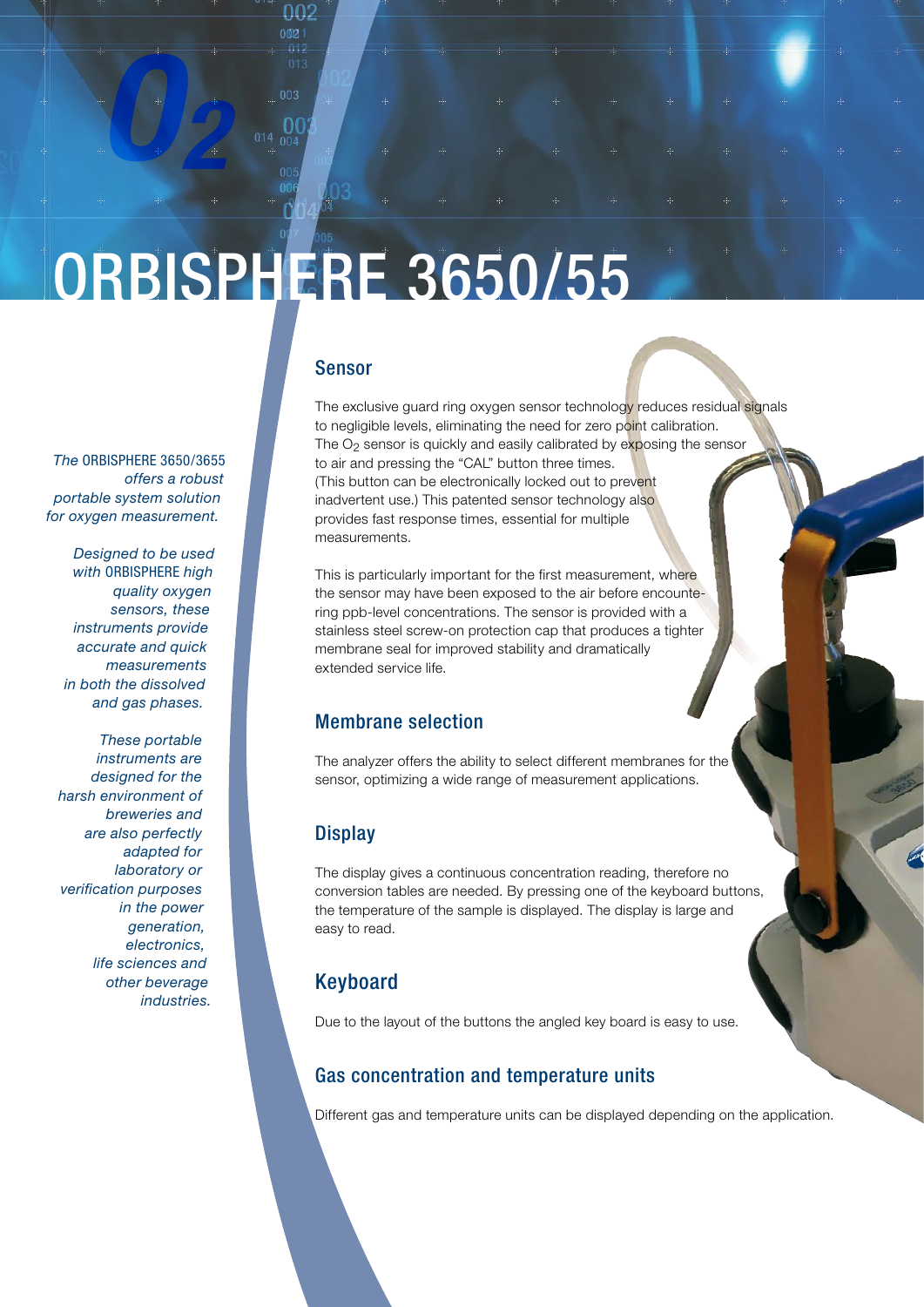- *Measures to within 1 ppb for trace level accuracy; high sensitivity*
- *3655 version measures down to 0.1 ppb*
- *Tough NEMA 4X / IP 67 stainless steel construction, built to last*
- *Very fast first result - typically from saturation to 2 ppb in 3 min.; no "warm up" for accurate measurement*
- *No sample preparation needed; measures gases in both dissolved and gaseous phases*
- *No moving parts means little maintenance - typically every 6 months*
- *Stores up to 500 readings which can be simply downloaded onto a PC for analysis*

#### **Handle**

The large handle makes the instrument easy to handle even when wearing gloves.

#### Flow chamber

The flow chamber allows the sample to flow over the membrane of the sensor.

#### Sample inlet tube

The inlet tube is connected to a sample point by a simple connector, making it quick and easy to use.

#### Sample outlet tube

**ATMA ORBISPHERE 3650** 

The outlet tube allows the sample to be drained away.

#### Sample flow rate adjustment valve

This valve controls the flow rate of the sample through the flow chamber.

#### **Chassis**

The chassis is made from stainless steel making it strong and robust to handle harsh plant environments. It is waterproof and corrosion protected.

#### RS-232 and DC power connection

By using the RS-232 connection, stored measurements can simply be downloaded onto a PC for analysis. This connection can also be used to supply a DC power supply using an optional AC/DC transformer.

#### Battery compartment

The ORBISPHERE 3650/55 runs off two standard or rechargeable C type, NiCd or alkaline batteries having a total of 2.4 to 3 volts.

A "low battery" message is shown on the display when it is time to change the batteries. It is quick and easy to change the batteries. Stored measurements are not lost during battery change.



### www.hachultra.com